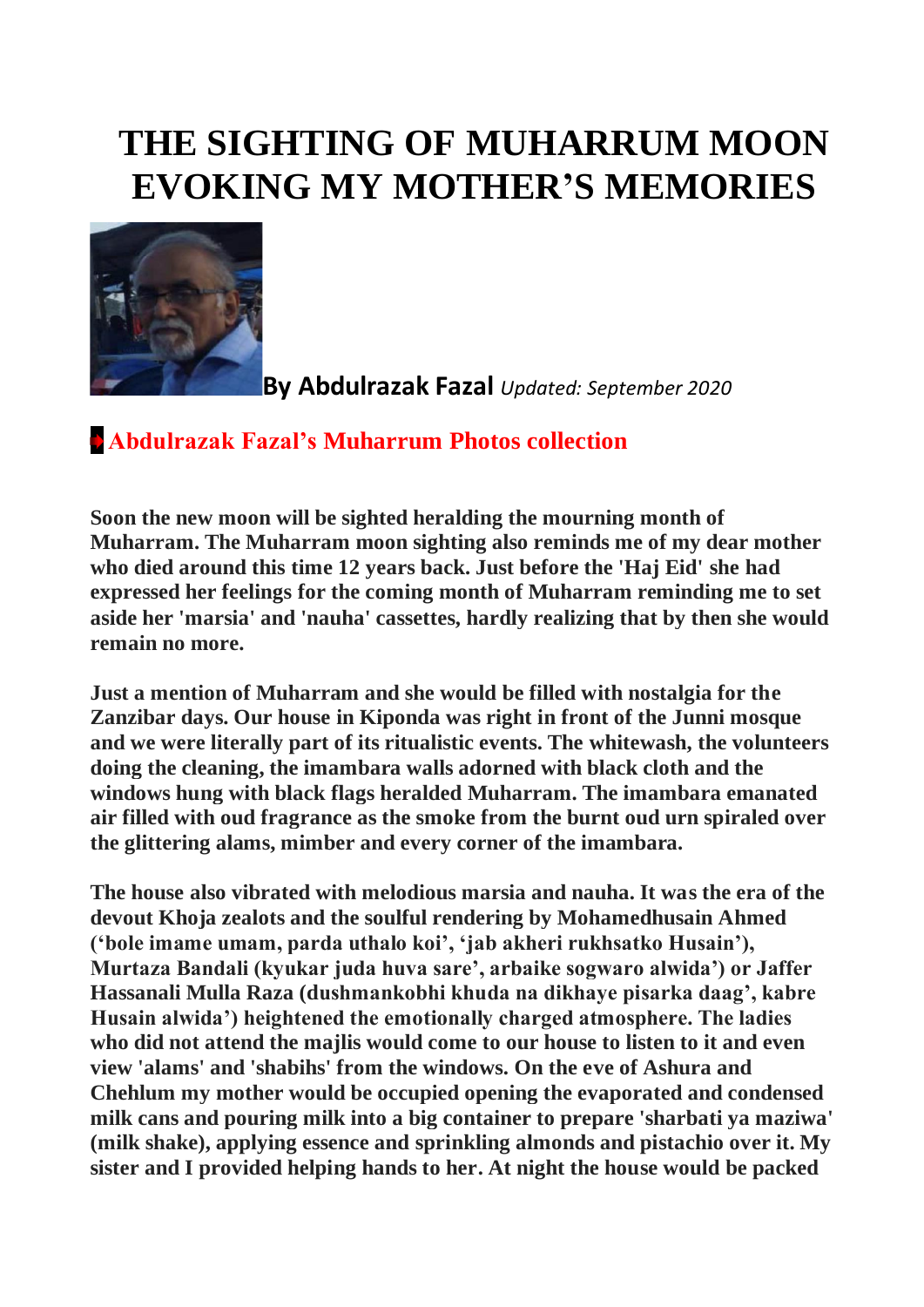**with ladies who came to view the 'julus' and then the 'sharbat' distributed to them.**

**Muharram evoked many poignant memories for us. The ladies gathered at our place to knead the dough and shape it into laadus which were then distributed as 'fateha' (nyaz) during majlis in our house. The house was blessed with majlises held on the 5th, 6th, and 7th afternoons of the mourning month. It was also customary for my mother to dip stock of old clothes in a container with certain liquid to blacken them as all of us must wear black. In particular I've vivid memories of holding her finger and attending the 'Mehndi' ceremony on the 7th of Muharram at Nai Misit. She moved around with thal of fruits along with other ladies encircling small girls who held 'mehndi' plates and flags. A particular incident she would often relate to us was the 1947 Muharram that she did in Karbala where at the Nasser Noormohamed Musafarkhana she conducted the 'mehndi' ritual on the 7th of Muharram and besides 'mehndi' prepared 'nyaz' for the occasion despite my father's hospitalization in Karbala. Her friends who were 'co zawars' always vouched for this incident.**

**Sadly, in Daressalaam due to ill health and old age she was bedridden most of the time. The cassettes of Murtaza Bandali with the old 'Masaebe Panjatan' marsias had great sentimental value for her and she would listen endlessly to them. Her selfless devotion to the services and azadari must get her marked out as an ardent azadar. In Zanzibar whenever the afternoon julus passed by our house she would hand an embroidered piece of cloth to me to be delivered to Maalim Mohamed Jivraj who led the julus. Here in Dsm the attendants at Mehfile Abbas would always send for laash and alam cloth to be embroidered or stitched and she derived immense satisfaction from this sacred performance.**

**Now her tape deck by the side of a window otherwise playing Husain Bandali's 'ghamka paigham leke aya ye mahe muharram…' is silent. The room is a sad reminder of her final hours when throughout the night she shivered. We kept around the clock vigil by her bedside. After the morning prayers I momentarily stood in the balcony to view the colour of the dawn sky of that fateful Monday morning and it looked grim and gloomy to me. The clock on the wall was ticking away. It struck seven. Her breathing was slowing down. We fed her with khake shafa and turned her bed towards qibla. We tried to nudge her but her breathing had stopped. She was absolutely still and there was a serene expression on her face. The doctor who had turned up the previous day was called. He pronounced her dead.**

**I tried to control myself and called my siblings abroad. I could not talk much as I choked on my words. Gradually the neighbours and relatives started to gather. A little later the hearse arrived from the mosque and the stretcher brought in. My mother who used to pray for me silently was parting from me. A terrific sadness overcame me as I saw her being laid into the stretcher and taken away**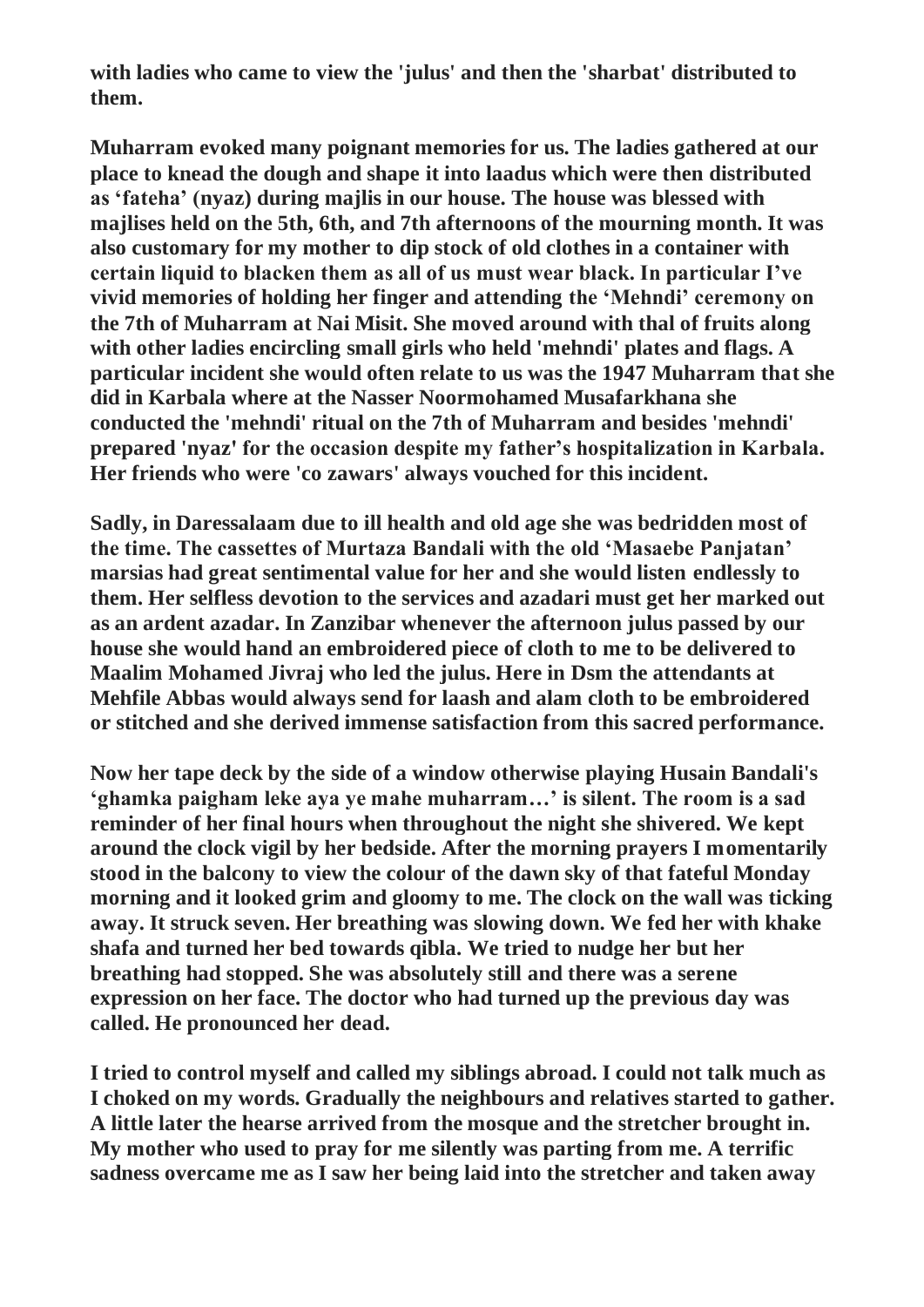**from the house. I felt completely helpless and could do nothing. My mother was gone forever. Nothing would ever be the same. Her bed was removed, her basket of medicine and other belongings taken away and bit by bit everything hers taken off. Gradually all signs of her began to vanish.**

**But to me her sweet smell stays in the room, the room that you saw on entering the house and where she would be lying on her bed and giving everybody her broad toothless smile. Right from the first night of Muharram she would attire herself in black till the 8th of Rabiulawwal. Whenever I went to the mosque for a Muharram majlis she would take out her money and give it to me for offering to shabih. She would be then anxiously awaiting my return when I handed her a jasmine plucked from its bunch placed on the shabih. I would then relate to her what the Zakir had recited and her eyes moistened. As a child I remember hearing the story of Karbala from her and playing with a cradle that she would make from her handkerchief whilst at the mosque. Years later in Dsm on Ashura day I remember fetching 'nyaz' for her from the mosque and then rushing home to serve it to her.**

**Alas my mother is gone. She was pious reciting daily a 'juzu' of Quran and finishing a 'khitma' every month. In the month of Ramadhan, she did as many as 6 to 7 'khitma'. In Zanzibar on a couple of instances in Muharram she had even published books on those days well liked 'nauha' in Gujarati and distributed them to her contacts. She was an avid and voracious reader of Gujarati literature. The two cupboards on the first floor of our house in Zanzibar were full of Gujarati magazines, periodicals and classic novels. A number of her friends and acquaintances came to our house at night to have their letters written by her. They expressed their thoughts and messages and she would jot down the contents in the letter.**

**She was a person of great humility and in particular very kind to the poor and downtrodden people. In Zanzibar, the ladies from 'bewakhana' that was located in our vicinity often came to our place to tell their woes to my mother and draw comfort from her sympathies and consolatory words. What was striking about her was the simplicity of her old way of life. The material world did not attract her at all. She preferred worn out clothes to the new ones which she gave away to the needy. Characteristics such as hypocrisy, diplomacy and sycophancy were alien to her. Her honesty was her excellent quality and recognized by everybody. In her heyday she was held in very high regard and responsible for fixing many couples into a holy matrimonial bliss. Furthermore, she embroidered the 'Imam Zamin' piece of cloth by inscribing 'Ya Ali' on it for the bride and the groom.**

**Besides Zanzibar she reminisced about her time spent in Kutch Mandvi and Jamnagar. That prompted my eventual visits to these places. An intriguing narrative of her anecdotes was her return to Zanzibar from Kutch Mandvi by dhow. When they were about to reach the shores of Mombasa their dhow was**